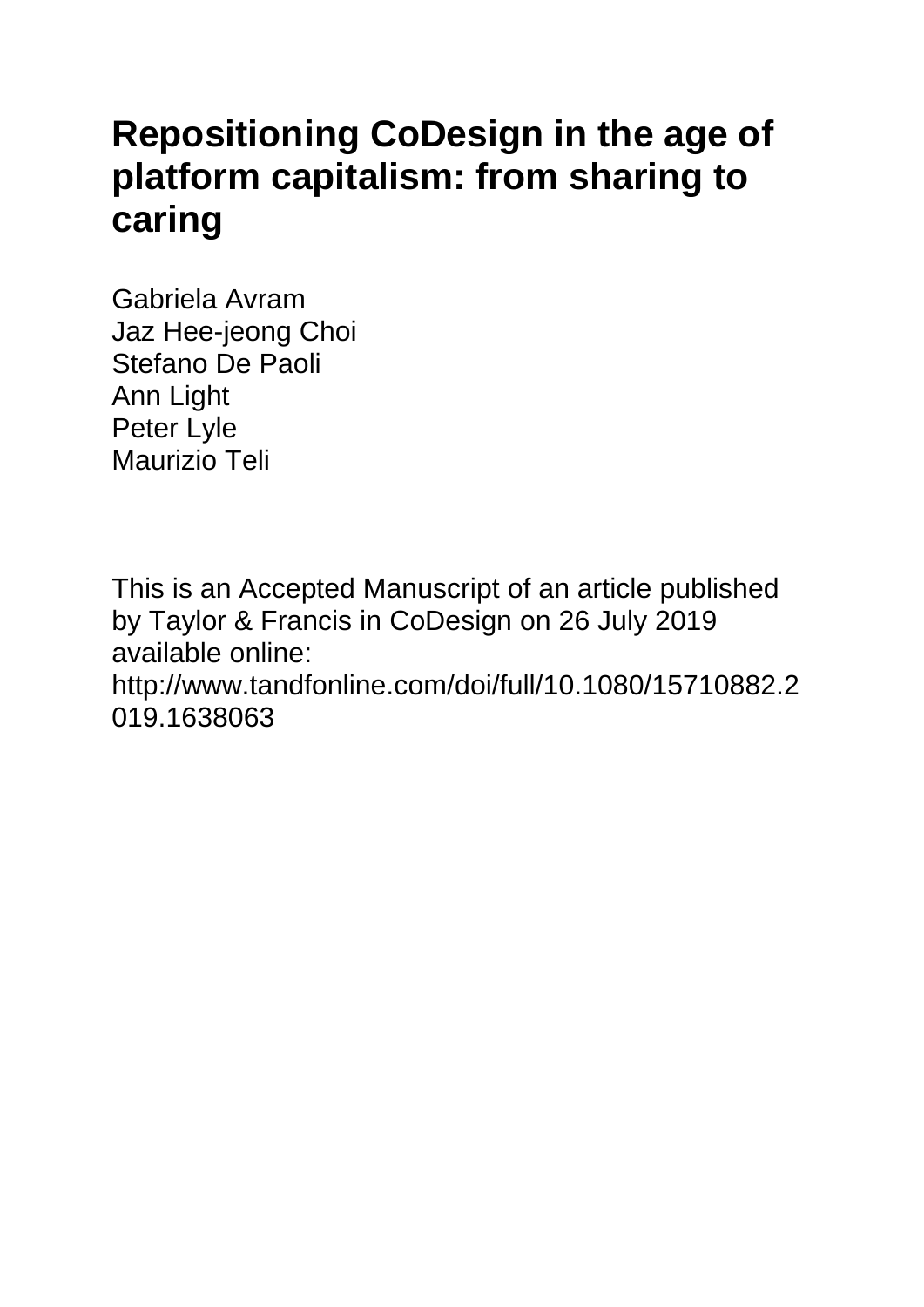# Special Issue Introduction Repositioning CoDesign in the age of platform capitalism: from sharing to caring

### Guest Editors

Gabriela Avram, University of Limerick Jaz Hee-jeong Choi, Queensland University of Technology Stefano De Paoli, Abertay University Ann Light, University of Sussex and Malmo University Peter Lyle, Aarhus University Maurizio Teli, Aalborg University

## Scope

This [special](http://explore.tandfonline.com/cfp/est/jmi02301-nsdn-si-sept-2017/) issue presents contributions interrogating how co-design is positioning itself in the age of "platform capitalism" (Snricek, 2016). It brings together theoretical reflections on the position of co-design and empirical cases of co-design that can shed better light on these dynamics, with an accent on sharing and caring.

A workshop co-located with the Communities and Technologies 2017 conference organised by the editors of this special issue constituted the starting point. The workshop, entitled "Collaborative Economies - From Sharing to Caring" (Avram et al., 2017) was an initiative of the "Sharing and Caring" COST action and invited wide participation around the themes of digital social innovation, design for change, environmental sustainability and ecological concerns, as well as platform cooperativism. To follow up, the workshop "Collaborative Technologies on Strike"<sup>1</sup>, a one day of collaboration between scholars, union members, and activists to discuss the possibilities for a technology design, development, and appropriation strategically aligned with the goals of industrial action, took place in Genk, Belgium, co-located with the Participatory Design Conference 2018. The Special Interest Group on "Cooperativism and Human-Computer Interaction" (Fedosov et al., 2019), another event in this series, had its inaugural meeting at the CHI 2019 conference. Such events have been revealing the limits of both practical and theoretical knowledge in these areas and, certainly, the gap in literature linking them.

The call for papers for this special issue was launched in September 2017, and resulted in 30 abstract submissions involving approximately 70 authors. Each abstract was reviewed by two of the editors, and based on these recommendations, full paper submissions were invited for 19 of these. In May 2018, we received 12 submissions; each submission underwent double blind peer review by two external reviewers. The authors of 9 of the papers were invited to address the reviewers' concerns and resubmit by December 2018. A

<sup>1</sup> <http://sharingandcaring.eu/event/collaborative-technologies-strike-cost-workshop>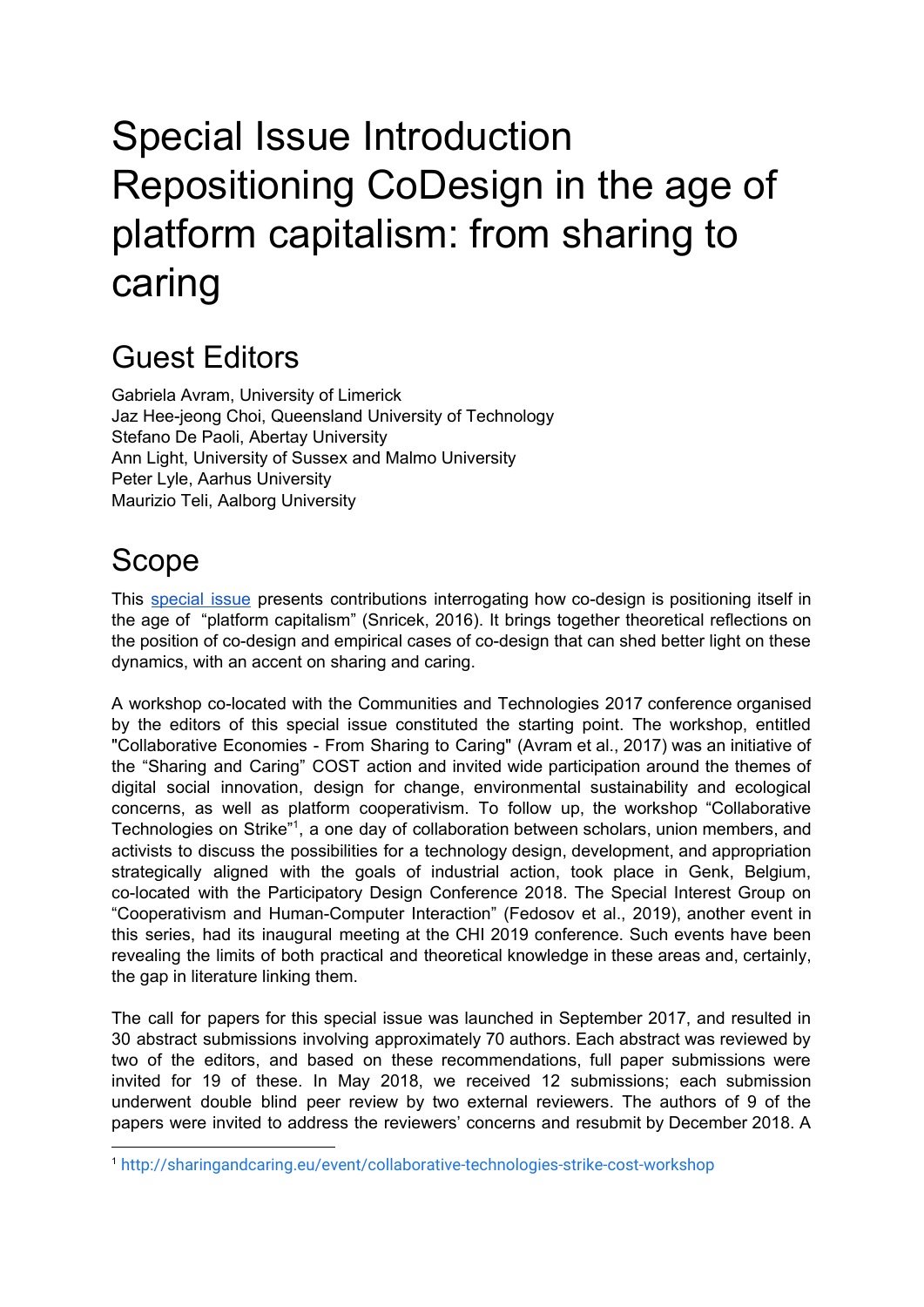new round of reviews followed, involving the same reviewers - where possible - and, in April 2019, 6 of these papers were accepted for this special issue, with two others sent to the journal's normal submission track.

The accepted papers cover a diverse range of topics - from data hacking, digital currency and learning, to more general topics such as theorising care, discussing the commons in the context of platforms, and creating a common ground for social welfare practices in Europe.

#### Platforms, Economics and Everyday Life

Digital platforms, often labelled as part of the "sharing economy", are becoming increasingly relevant to both the daily lives of private individuals and to the direction and operation of social and political systems. These tools are transforming communities (of interest, place, practice, and circumstance, to name a few) to establish new forms of connection, welfare, labour, and service. As they do so, there emerge fundamental questions around the perils of their design and use and the possibilities for fair alternatives.

Two narratives on the *sharing economy* tend to dominate the current discourse. One group of accounts focuses on social innovation, creating more sustainable economic and environmental models in which sharing access to goods and services allows for a more efficient and sustainable utilisation of resources (see Light and Miskelly 2019 for a critical analysis). The second group centres on the idea of market-focused digital innovation radically changing business models and generating economic activity, often threatening the working conditions of other social groups (e.g. Uber and the taxi drivers) or the texture of local communities (e.g. the effect of AirBnB on the rental market), seen in work by the likes of Lampinen et al (2015) or Vyas and Dillahunt (2017).

In both cases, a prominent role is played by platforms that seek to quantify collaborations for purposes of profit, labelled as platform capitalism by Snricek (2016). For example, likes and other emoticon-based responses to a Facebook post are often used as quantitative measure of the post's impact and success of engagement. Through algorithmic filtering, these become the measure of our affective, political, and cultural identities and the guide for further design of our experiences on the platform. In fact, digital platforms are in essence connective and collaborative, creating a digital action point where multiple networks meet. These qualities have been enhanced through the development of on-site collaborative features. However, with the impact of venture capital in the market and increasingly driven by financial motives, many platforms have been adjusting their algorithms in order to commodify collaboration. Hence, novel forms of exploitation (of social relations as well as labour) have been established (van Dijck, 2013).

Co-design, as well as other related domains of research and practice such as Participatory Design and Computer Supported Cooperative Work, starts from a perspective where collaboration is valued for both its politics and what it can deliver. Particularly, it has been used to support the emancipation of workers from the capitalist production process (Ehn, 1989). These approaches stress collaborative design and production of technologies, places, and services with a praxis that postulates that designing collaboratively will increase the impact and use value of the designed things and the quality of life for the people using them, in what has been called "design for future use" (Ehn, 2008). It thus becomes relevant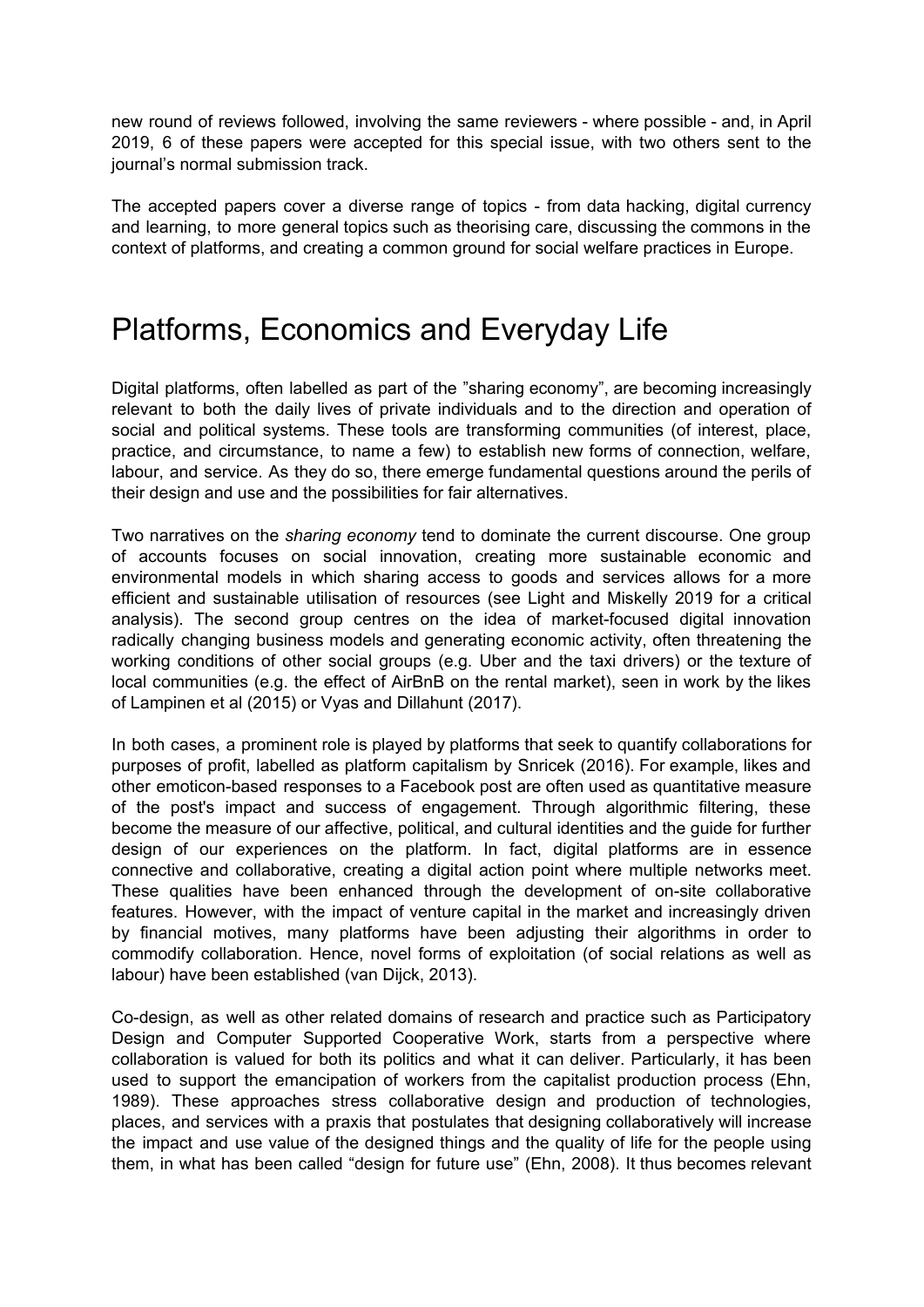to ask how these approaches position themselves with regard to the challenges posed by platform capitalism, associated with commodification and quantification of collaboration.

In thinking about how an emancipatory codesign agenda might be taken forward in the age of platform capitalism, a possible direction involves placing attention on the commons (Ostrom, 1990; Hess and Ostrom, 2007) as collectively managed and shared resources, or the common (Hardt and Negri, 2009; Dardot and Laval, 2014) as the ensemble of the material and symbolic resources tying together human beings (Teli et al., 2017). Another direction for consideration is the different and often unequal relationship that exists between the subjects involved in co-designing, and the object of the action (Hansson et al., 2018). Power differentials persist, regardless of intentions. But one can embark on structuring social relations as a kind of care (Light and Akama, 2014), mindful of such concerns and working with them, rather than ignoring or "solving" them. With this perspective, highly-networked economic relations could evolve beyond the misleading narratives of the "sharing economy", promoted by platform capitalism, and engage in structuring a *caring economy*, oriented toward nurturing respectful and ever-transforming collaboration (Mol, Moser and Pols, 2010).

The tension between commodification of collaboration and collaboration as productive in itself, considered as a basis for design and production, offers fertile ground to scholars, practitioners, and activists interested in co-designing practices of care for the common/s. Moreover, this tension does not characterise only platform capitalism and the economy in the age of digital platforms but also co-design as a professional and activist practice. As a situated practice, co-design can deliver forms of caring design based on collaboration. Nevertheless, since collaboration has become one of the main elements in value production and capital accumulation, being collaborative per se is not a sufficient condition. Regarding co-design as a professional and activist practice for delivering a design for a caring economy requires reflection on political questions as both theoretical and methodological issues. The papers included in this special issue deal with this potential contradiction, identifying trajectories for co-design for a caring economy and questioning co-design practices in the light of current platform-related economic practices.

In the next sections, we give an overview of the special issue themes and how the papers address them.

#### Codesign Practice

A first key theme of articles in this issue concerns the nature of practice. All the papers to some extent demonstrate co-design practice that directly engages with the tensions of collaboration and commodification identified above. In particular, articles by **Bassetti and** colleagues (this issue), and Beck and colleagues (this issue) present very different perspectives on the use and experience of co-design in this context. Bassetti and colleagues (this issue) bring social cooperation to the forefront of the design process of 'Commonfare', to promote a welfare of the common, a politically engaged project that has involved participation of many people across three European countries as pilot sites. Where the Commonfare project seeks to support participation on an inter-country scale across Europe, Beck and colleagues (this issue) present a study of involvement between their research team and water quality experts across multiple co-design hackathons in a small area of the USA. Beck and colleagues' (this issue) contribution highlights the role and visibility of resources and stakeholders in their co-design process, in particular the contribution of stakeholders to the research goals, questions and the parameters for collaboration. These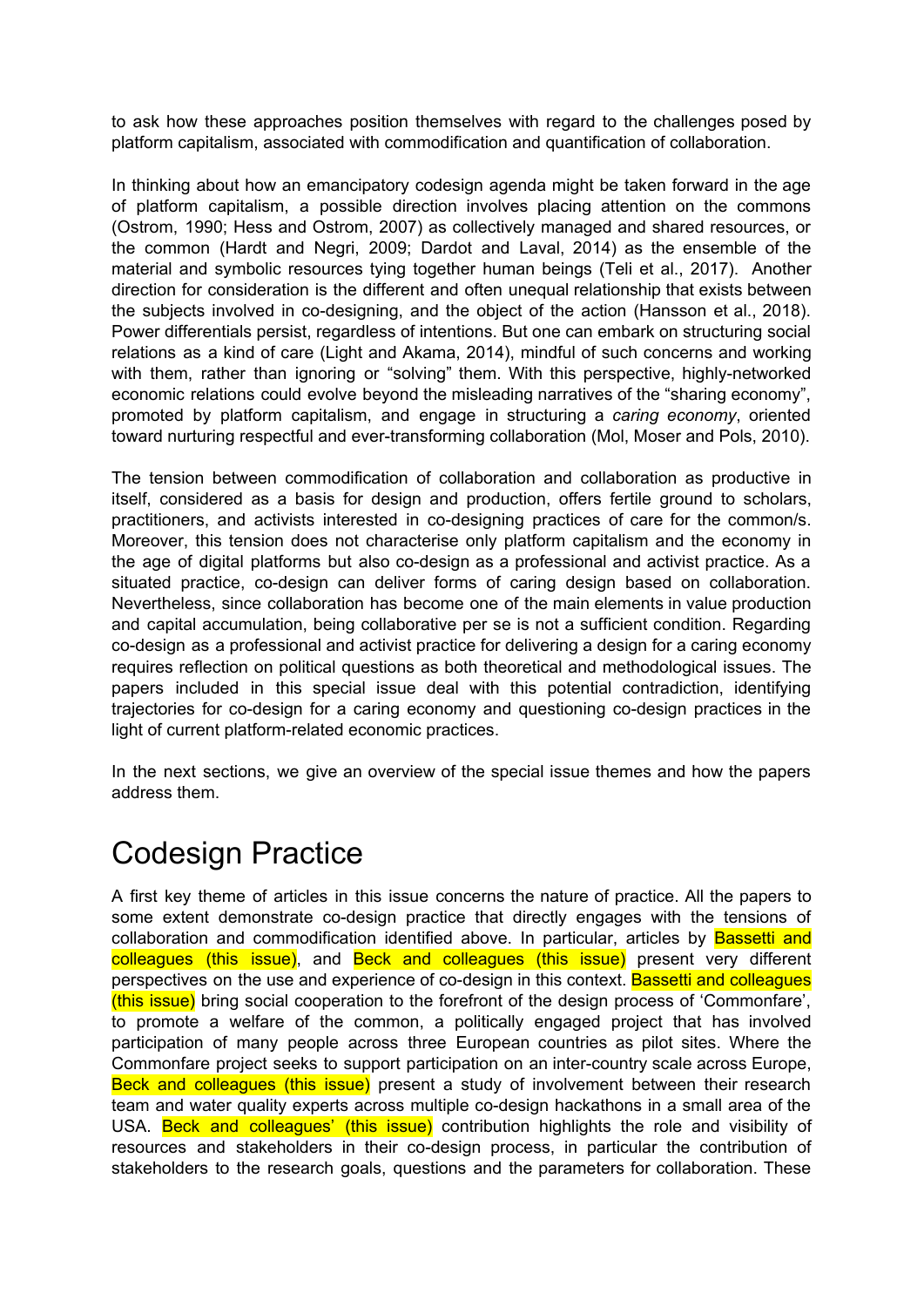articles speak to the relationships and entanglements between researchers and participants (and how these roles are blurred).

#### **Care**

Another key aspect brought forth by some papers in this issue is the necessary complicating of care as fundamentally dialogic and adaptive tinkering that defies a factual evaluation or judgement of practice (Mol, 2008; Puig de la Bellacasa, 2011). With increasing social, economic, and planetary precarity, how might we make sense of shifting assemblages that re-make our individual and collective lifeways (Tsing, 2015)? In such conditions, questions arise particularly around scalability, accountability, and impact of co-designing for and/or with care. Light and Seravalli's (this issue) article, comparing case studies of municipalities, considers how platforms can be involved, trusted and/or relied on in the co-design of shared services and amenities with (and despite) the existing civic structures in Sweden and UK. They argue that care is manifest through collaborative reflection as part of co-learning. Brown, Choi & Shakespeare-Finch's (this issue) contribution interrogates the current approaches to supporting mental wellbeing outside of therapy environments through the lens of care. It problematises the dominant neoliberal discourse evident in these existing endeavours. They emphasise the criticality of involving trusted others and call for placing relatedness and mutuality at the centre of co-designing care encounters towards posttraumatic growth. The two papers reflect on the institutions and structures of care outside traditional contexts, using this to interrogate the politics of both codesign and existing social provision.

## **Commoning**

Another dimension in the papers relates to the notion of the common and design processes associated with it. As platform capitalism is an expression of appropriation and quantification of collaborations for purposes of profit (Snricek, 2016), a reaction and an emancipation from this is the creation of platforms that can nurture common goods. Cooperation and interaction on platforms and their building, rather than being subject to appropriation should then become a common good benefitting all participants and, where possible, society more widely. Thence, fostering a common becomes both a goal in itself anda principle around which to structure or conduct co-design. In his paper, **Poderi (this issue)** offers a map of possible orientations for designers to frame their work, research or interventions around the sustainability of platforms as commons. The emphasis of this contribution is also that of learning from successful initiatives, in particular, from the available knowledge on Free and Open Source Software (FOSS) as a paradigmatic case of platform as commons. **Bassetti et** al. (this issue) give a case study of co-design for developing a digital space that promotes and facilitates the 'Commonfare', a complementary approach to social welfare. They show how the use of co- and participatory design processes is fundamental to achieving a common good that values cooperation and rejects commodification. The papers point to a different ethic for platforms, as well as a different process for their creation.

## The Age of Platform Capitalism

Platforms now exist as both sociotechnical constructions and tools for building larger social and political structures. As noted, platforms can further exacerbate inequalities and uneven access to resources through exploitation and value extraction from digital social interactions.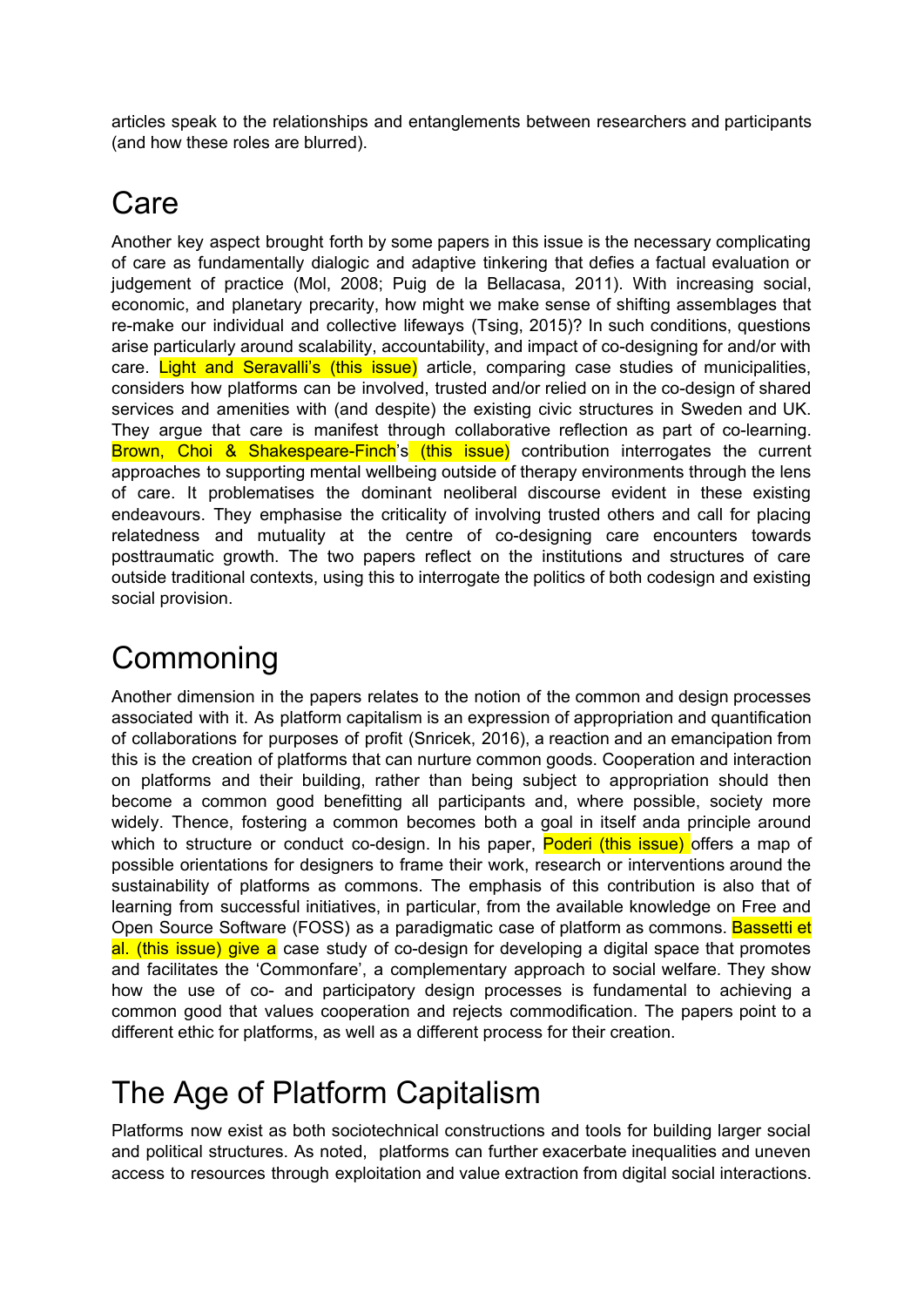Contributions to this special issue show the potential for platforms to shape and be part of a diffused caring economy. Indeed, the tension here is on how platforms' design can offer alternatives to platform capitalism in ways that are viable, sustainable and respond to diverse, at times conflicting, needs and desires of individuals and collectives. As Light and Seravalli (this issue), in this issue, show, care can manifest between the state and citizens, and co-design allows people to work together to build caring platforms through co-learning. Huttunen (this issue) offers a study that shows how it is possible to create, via collaborative design, complementary currencies with particularist and inclusive approaches, which contrast with the exploitation of platform capitalism. Currencies indeed are part of and shape the economic structure of society and new technologies allow for their design with social and political goals in mind, as a process of re-thinking money. Huttunen makes clear that complementary currencies offer underutilised opportunities for supporting what she calls a fair and sustainable sharing economy. Poderi (this issue) reflects on design principles for fostering a commons based peer-production, bringing reflections on sustainability and its components. The contribution offers a map for organising co-design in ways that support the structuring of platforms around the maintaining, scaling, replicating, and evolving of sustainability. These papers hint at, but cannot alone tackle, the many aspects that are in need for consideration in offering alternatives to the dominant paradigms of the age.

## Raising Questions

A single themed issue is never going to be the final word on a topic, especially one as all-empassing as this one. Instead, we see it as an opportunity to open up concerns and point to the need to study the complex intersections introduced by the emergence of platform capitalism. Particularly, our motivation has been to engage those affected by these changes in a consideration of how we can work together constructively within these constraints and to challenge the seeming limits imposed by current imaginaries. As these papers show, there are also possibilities to make use of the tools that have come out of the networking of society to change relations away from capitalist individualization and monetization. Many of the papers contain stories of working together to share and to care for other living beings without thought of financial gain. This is an area in need of further urgent work. What else might we ask in addressing this set of confluences? We suggest, as a starting point, to consider:

**What role could co-design play in establishing new and different commons-based forms of economic activities and systems?** And here we might consider theoretical relations between co-design and commons-based peer production as well as empirical cases of co-design in the context of commons-based peer production.

**How does the collaborative character of co-design interrelate with the commodification of digital social relations?** This might lead to a critical analysis of co-design in the context of platform capitalism and a discussion of co-design and commons-based peer production as forms of activism.

**How might co-design be interrogated, redefined, and evaluated as a means to encourage care and social collaboration?** This would be a call for theoretical elaboration of criteria for evaluation of co-design activities promoting social collaboration, with empirical evaluation to accompany it.

Last, we can ask how to frame all these matters in the urgencies of our time, as climate crisis and mass migration, inertia, populism and failures of leadership point to the need for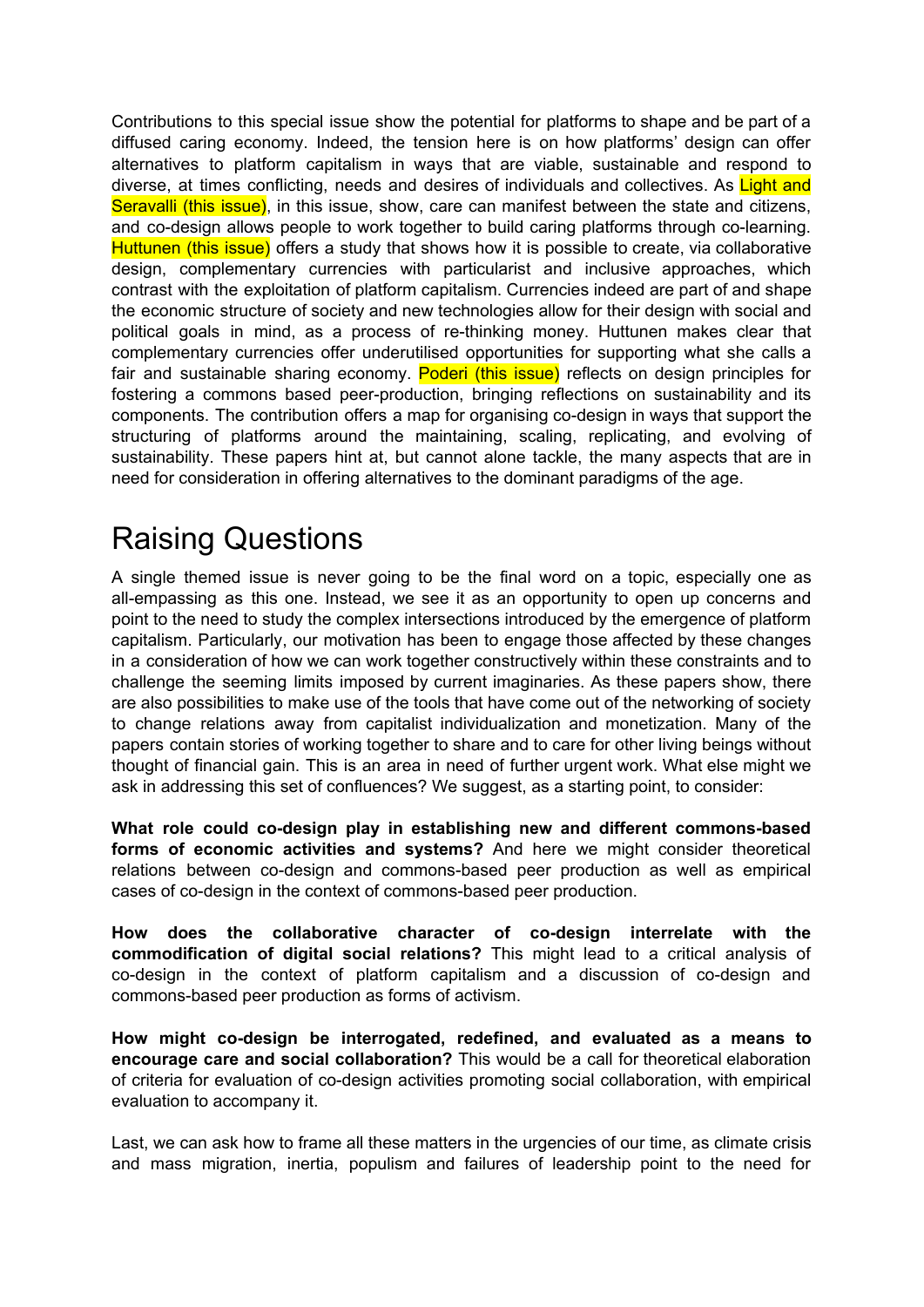dramatic changes in how we engage with each other and with the socio-material fabrics of our world.

#### Acknowledgments

We would like to thank all the authors who showed interest in this special issue, the reviewers who contributed to ensure the quality of the published papers through constructive comments, and the CoDesign editor in chief for her support all along the production of this issue. The work on this special issue was supported by the following projects and agencies: the COST Action CA16121 From Sharing to Caring - Examining Socio-Technical Aspects of the Collaborative Economy, funded by COST (European Cooperation in Science and Technology); the EPSRC's Not-Equal Network Plus on Social Justice in the Digital Economy for supporting events leading to these insights; and the PIE News/Commonfare project, funded by the European Union's Horizon 2020 research and innovation programme under grant agreement No. 687922.

#### References

- Avram, Gabriela, Jaz Hee-jeong Choi, Stefano De Paoli, Ann Light, Peter Lyle, and Maurizio Teli. 2017. "Collaborative Economies: From Sharing to Caring." In *Proceedings of the 8th International Conference on Communities and Technologies (C&T '17)*. 305-307. New York, USA: ACM
- Dardot, Pierre, and Christian Laval. 2014. *Commun: Essai sur la révolution au XXIe siècle*. Paris: La Decouverte.
- Dijck, José van. 2013. *The Culture of Connectivity: A Critical History of Social Media*. Oxford: Oxford University Press.
- Ehn, Pelle. 1989. *Work-Oriented Design of Computer Artifacts*. Stockholm: Arbetslivscentrum.
- ———. 2008. 'Participation in Design Things'. In *Proceedings of the Tenth Anniversary Conference on Participatory Design 2008 (PDC '08)*. Indianapolis, IN, USA: Indiana University. 92–101.
- Fedosov, Anton, Airi Lampinen, Tawanna R. Dillahunt, Ann Light, and Coye Cheshire. 2019. "Cooperativism and Human-Computer Interaction." In *Extended Abstracts of the 2019 CHI Conference on Human Factors in Computing Systems (CHI EA '19)*. New York, USA: ACM. Paper SIG05. doi:10.1145/3290607.3311751
- Hardt, Michael, and Antonio Negri. 2009. *Commonwealth*. 1 edition. Cambridge, Mass: Belknap Press.
- Hansson, Karin, Laura Forlano, Jaz Hee-jeong Choi, Carl DiSalvo, Teresa Cerratto Pargman, Shaowen Bardzell, Silvia Lindtner, and Somya Joshi. 2018. "Provocation, Conflict, and Appropriation: The Role of the Designer in Making Publics." *Design Issues* 34: 3-7. doi:10.1162/desi\_a\_00506
- Hess, Charlotte, and Elinor Ostrom, eds. 2007. *Understanding Knowledge as a Commons: From Theory to Practice*. 1 edition. Cambridge, Mass: The MIT Press.
- Lampinen, Airi, Kai Huotari and Coye Cheshire. 2015. "Challenges to Participation in the Sharing Economy: The Case of Local Online Peer-to-Peer Exchange in a Single Parents' Network." *Interaction Design and Architecture(s) Journal* 24: 16-32.
- Light, Ann, and Yoko Akama. 2014. "Structuring Future Social Relations: The Politics of Care in Participatory Practice." In *Proceedings of the 13th Participatory Design*